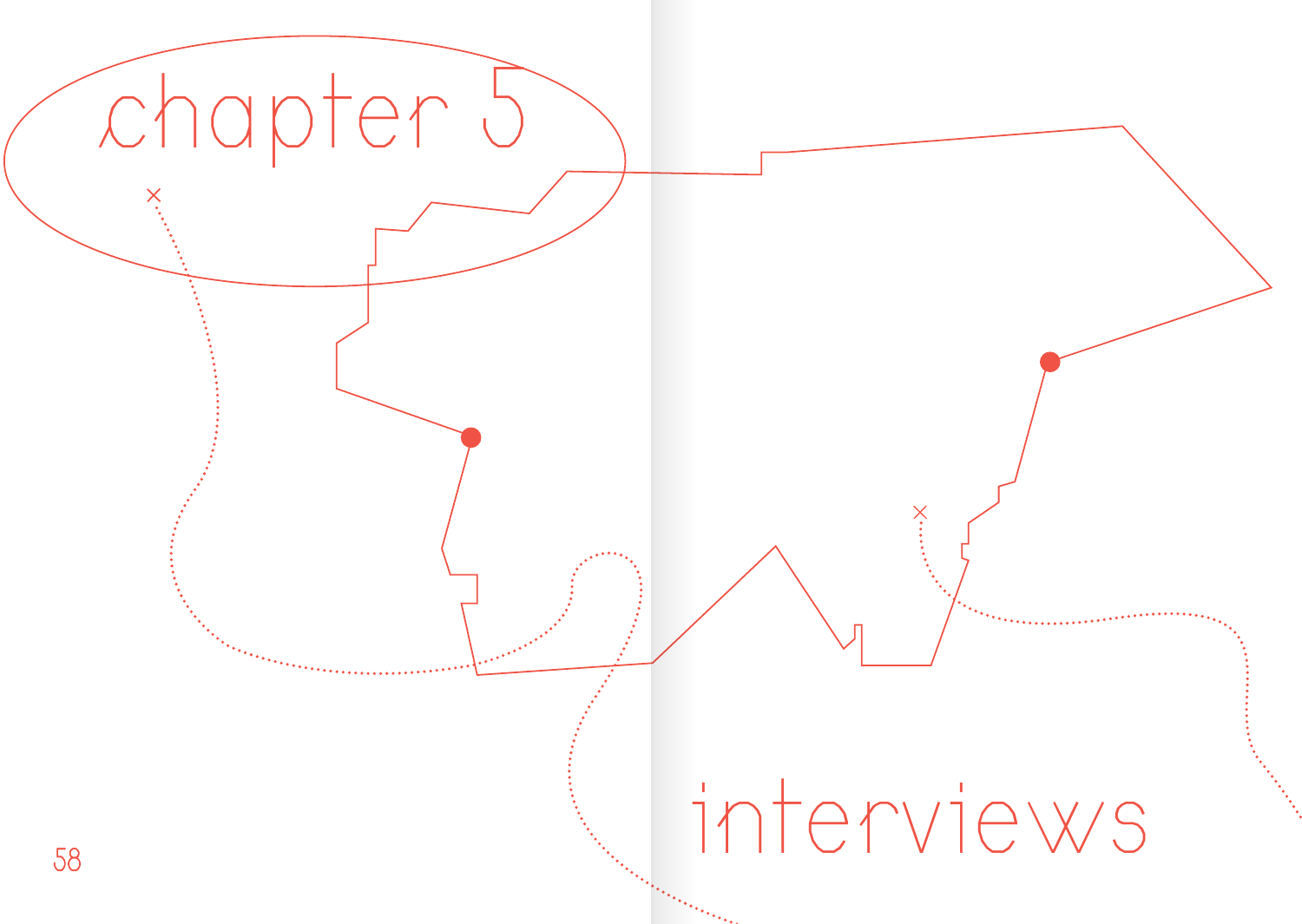Journalists often speak about being 'on the ground' or 'in the field' when they do interviews or spend time in the places they write about. Researchers many times do the same, and people from NGOs as well. While this serves to define a specific part of the storytelling process, it is misleading in the sense that there is no separate 'ground' or 'field' that storytellers suddenly step onto. Interviews, recordings and observations don't take place in an isolated space that can be entered and exited but happen, like everything else, in our common and shared reality.

Many conversations with participants took place around what happens during this part of the storytelling process, when storytellers meet with people to interview for their pieces. In these discussions, both positive and ill-fated examples of such encounters were brought up, as well as points to consider for doing interviews better.

"I am happy when  $\mathcal I$  work and it is important to me that the people  $\mathcal I$  meet are happy too."

First of all, several people spoke about the importance of establishing a good and respectful connection to the person sharing their story. "I am happy when I work and it is important to me that the people I meet are happy too," Rayan Sukkar from Campii said. "I always think that in order to get good content, the interviewees have to feel comfortable being with you, and get to know you as well." Building such connections requires awareness of things brought up in earlier chapters: recognising one's own positionality and how power dynamics play out in each given situation. Laure Makarem from ARM said that storytellers should work in a way that gives back to the people they meet: "The process should not be exploitative but shift power in favour of the people sharing their experience." Stories, Makarem said, should be "something that fuels."

Doha Adi from Sawa for Development and Aid described an instance when a journalist came to interview women whose husbands were disappeared or detained in Syria. "The journalist was very respectful," Adi said. "She sat with them, not just as a journalist doing a recording, but she had coffee with them and asked about their children." Before the interview started, the journalist had told the women to only share what they were comfortable with, and that they could ask to remove anything afterwards if they changed their mind. "It was more of a chat, and it was edited in a way so that the women were telling their own stories. It is important to build bridges in this way," Adi said. scribed an instance when a journalist came to interview<br>women whose husbands were disappeared or detained in<br>Syria. "The journalist was very respectful," Adi said. "She

> Participants gave opposite examples as well. Fatima Alhaji, the journalist who now lives in Berlin once translated meetings for a TV-team coming to Lebanon from abroad. "They were interviewing this amazing woman, she was the head of an NGO and her husband was detained in Syria. But they were not sensitive to how hard it was for her to talk about her missing husband. Many of their questions were not respectful. What bothered me was how they dealt with the situation. It was as if their interview was more important than the woman's feelings and experience."

 $\delta\bigcirc$  space to the people they met to tell stories they wanted to tell."  $\delta\mathcal{A}$ Whether or not a genuine connection is established during the meeting often depends on the approach of the storyteller. If they arrive with set ideas and expectations, the interview will likely be transactional and not reciprocal. The opportunity for it to become a genuine conversation, based on listening and sharing, is lost. Omar Saadeh, who used to film videos for an international NGO in Lebanon, said that when he met families for his stories, they often brought up entirely different topics: "I felt that they needed to tell their stories. Once people started to talk they usually wanted more time to share their problems." This, he said, is something that journalists and others are not always open to hear. "They instead ask them very basic questions which always lead to the same pattern in the stories. Like, 'What happened in Syria during the war?' or 'Was your house destroyed?'" Sometimes, when his NGO had visitors from abroad, they acted as if they were producing a film, Saadeh said. "They did not give the

should be something that fuels.»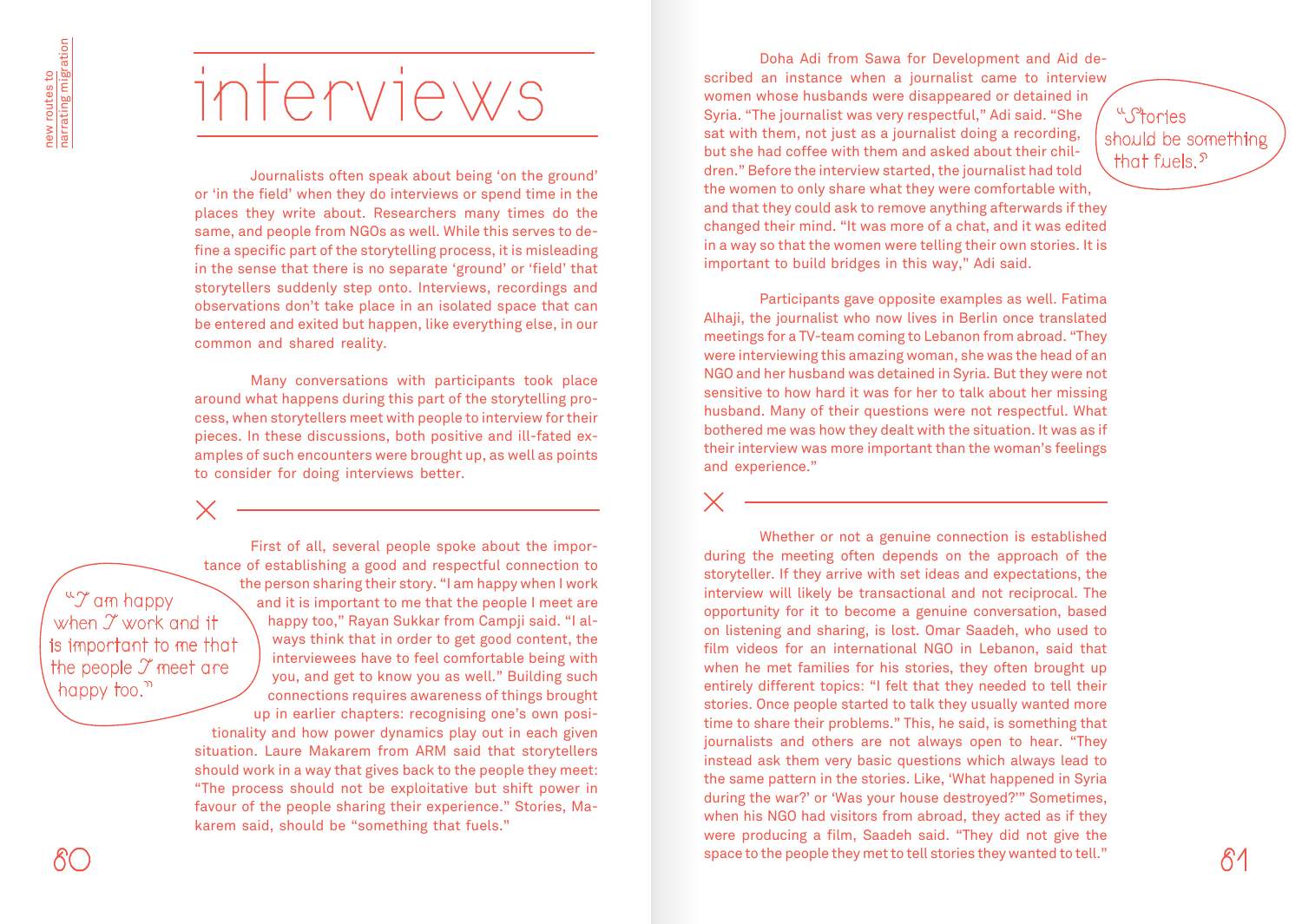"There needs to be a shift so that people have power enough to take ownership of the story written Gary Younge, who served as The Guardian's editor-at-large and long-term U.S. correspondent, <u>said</u><sup>9</sup> in an interview that "sometimes the things that aren't stories should be stories, and the news agenda is skewed towards power and the powerful. Also, the people in the newsroom think if it's not happening to them, it is not news in the same way." This explains how power dynamics impact the practice of storytelling: people in privileged positions tend to make choices based on their own views of the world. Then, they approach interviewees accordingly. Makarem from ARM said that this is apparent when journalists feel that they have "a lot of entitlement." In such interview situations, the approach "is very top-down and questions are thrown at people." There needs to be a shift, Makarem said, "so that people who share their stories still own them." People who are interviewed should "have power enough to take ownership of the story that is written about them."

> One good example is a journalist who came to interview one of the members of ARM's migrant community center. "This person was very open and wanted the people she met to direct the conversation," Makarem said. "Her questions were like, 'How do you deal with everyday problems?' or 'What brings you joy?' She also sent a voice note to introduce herself before coming, saying that, 'If you are interested in chatting we can chat, but you are not prompted to talk,'" Makarem continued. ARM now runs a media capacity-building program for their members that is continuously being developed. "We did a session recently on how to take interviews with journalists – how to answer difficult questions, navigate certain conversations, set a tone and boundaries," Makarem said. "And a chunk of the training is for people to be able to produce media on their own."

9 | www.thehindu.com/ opinion/interview/thefurther-you-are-frompower-the-more-yousee/article30925158.ece

about them.»

 $62$  foresee what sharing their stories with a journalist may lead expectations. "It was very participatory and there was a cer-  $63$ Participants also spoke about the set-up of the interview session itself, in particular the onus on storytellers to make sure that interviewees understand the implications of speaking to them. Abby Sewell, the journalist from the U.S. working in Lebanon, said that it can be hard for people to

to. "There have been times where I did an interview and then realised that these people are not used to dealing with the media, they don't understand what a journalist is." In such cases, Sewell said, she tries to be as protective as possible: "Even if people say that I can use their names, I sometimes refrain from doing so if I think it might cause them problems."

In Lebanon and elsewhere, it is common that people from refugee or migrant communities get interviewed on several occasions by people in different roles. One day, NGO fieldworkers or UN staff may come to ask about an issue; another day, local or international media may inquire about something else. Sometimes, people in different capacities from the same NGOs visit the same family but for different purposes. In such cases, the difference between one meeting and another is not always clear. Saadeh, the videographer, said that people he filmed sometimes expected that the interview would improve their situation. "If I interviewed a mother for a story about education, for example, she would also tell me about water or food problems. Why? Because she believed that she could get help." Independent reporters should be aware of this too. "Sometimes I realise afterwards that people might be thinking that I work with the UN, or if they tell me something it might lead to them getting aid," Sewell said. In such situations, she said, she tries to refer people to organisations that provide help and support.

Other participants spoke about the idea of 'giving back' to interviewees as well. Inga Hajdarowicz, the PhD student researching migration in Lebanon, said that she tries to find ways to offer things in return. "There are not so many things I have but I have time, for example. So I usually offer workshops or conversation classes, spaces where people can discuss what they want to discuss and I update them on my research," she said. "Research can be a process of solidarity. I try for it to be as much of an exchange as possible."

Makarem from ARM also mentioned reciprocity, and gave the example of an organisation approaching them to collect testimonies from migrant workers for a report. "It was an amazing process," Makarem said, "because they first took their time to meet with everyone, then walked them through the entire report." This, Makarem said, did not raise any false expectations. "It was very participatory and there was a cer-

"Research can be a process of solidarity.»